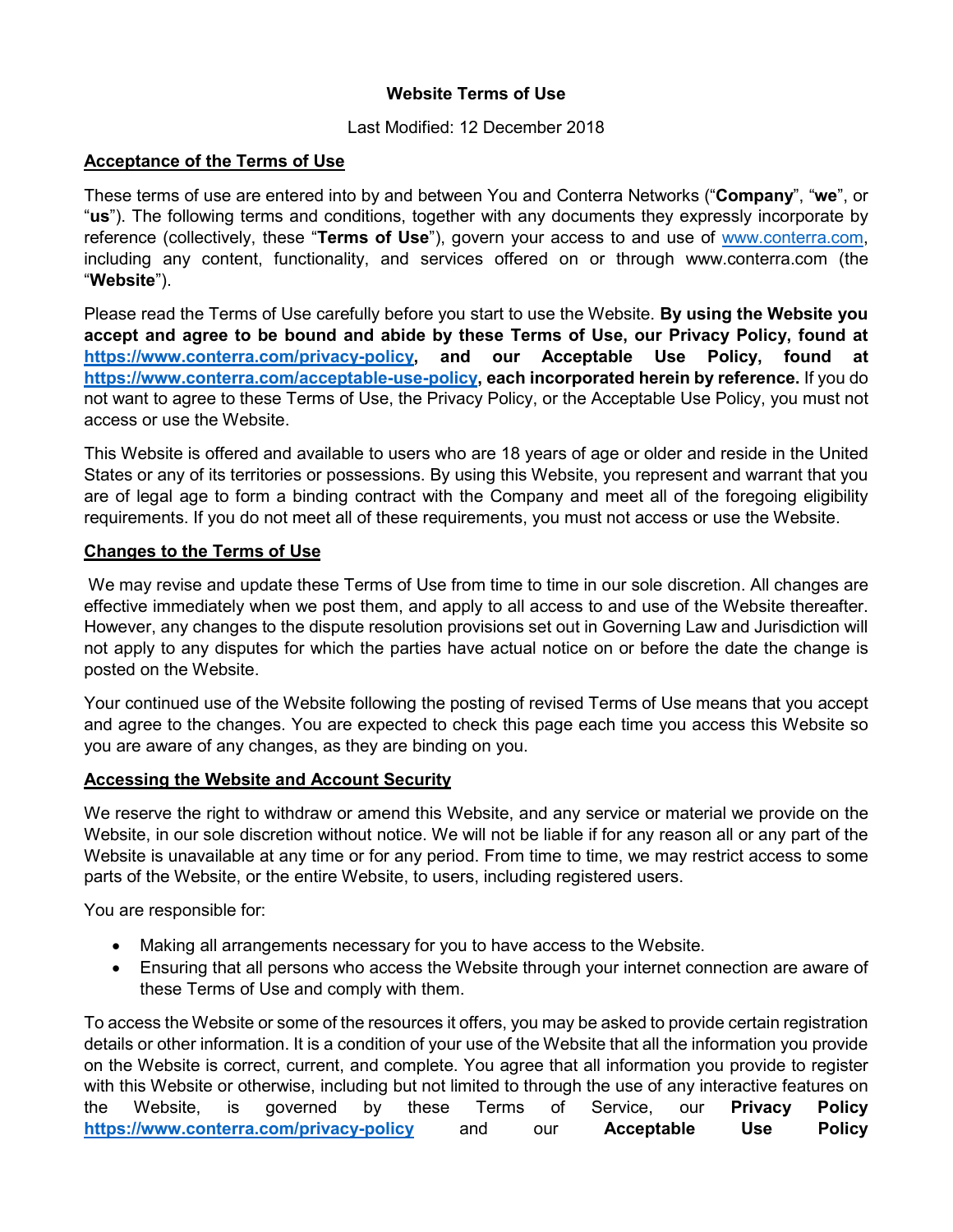**<https://www.conterra.com/acceptable-use-policy>** and you consent to all actions we take with respect to your information consistent with these Terms of Service, our **Privacy Policy <https://www.conterra.com/privacy-policy>** and our **Acceptable Use Policy <https://www.conterra.com/acceptable-use-policy>**.

If you choose, or are provided with, a user name, password, or any other piece of information as part of our security procedures, you must treat such information as confidential, and you must not disclose it to any other person or entity. You also acknowledge that your account is personal to you and agree not to provide any other person with access to this Website or portions of it using your user name, password, or other security information. You agree to notify us immediately of any unauthorized access to or use of your user name or password or any other breach of security. You also agree to ensure that you exit from your account at the end of each session. You should use particular caution when accessing your account from a public or shared computer so that others are not able to view or record your password or other personal information.

We have the right to disable any user name, password, or other identifier, whether chosen by you or provided by us, at any time in our sole discretion for any or no reason, including if, in our opinion, you have violated any provision of these Terms of Use.

### **Intellectual Property Rights**

The Website and its entire contents, features, and functionality (including but not limited to all information, software, text, displays, images, video, and audio, and the design, selection, and arrangement thereof) are owned by the Company, its licensors, or other providers of such material and are protected by United States and international copyright, trademark, patent, trade secret, and other intellectual property or proprietary rights laws.

These Terms of Use permit you to use the Website for your personal, non-commercial use only. You must not reproduce, distribute, modify, create derivative works of, publicly display, publicly perform, republish, download, store, or transmit any of the material on our Website, except as follows:

- Your computer may temporarily store copies of such materials in RAM incidental to your accessing and viewing those materials.
- You may store files that are automatically cached by your Web browser for display enhancement purposes.
- You may print or download a reasonable number of pages of the Website for your own personal, non-commercial use and not for further reproduction, publication, or distribution.
- If we provide social media features with certain content, you may take such actions as are enabled by such features.

You must not:

- Modify copies of any materials from this site.
- Use any illustrations, photographs, video or audio sequences, or any graphics separately from the accompanying text.
- delete or alter any copyright, trademark, or other proprietary rights notices from copies of materials from this site.
- You must not access or use for any commercial purposes any part of the Website or any services or materials available through the Website.

If you print, copy, modify, download, or otherwise use or provide any other person with access to any part of the Website in breach of the Terms of Use, your right to use the Website will stop immediately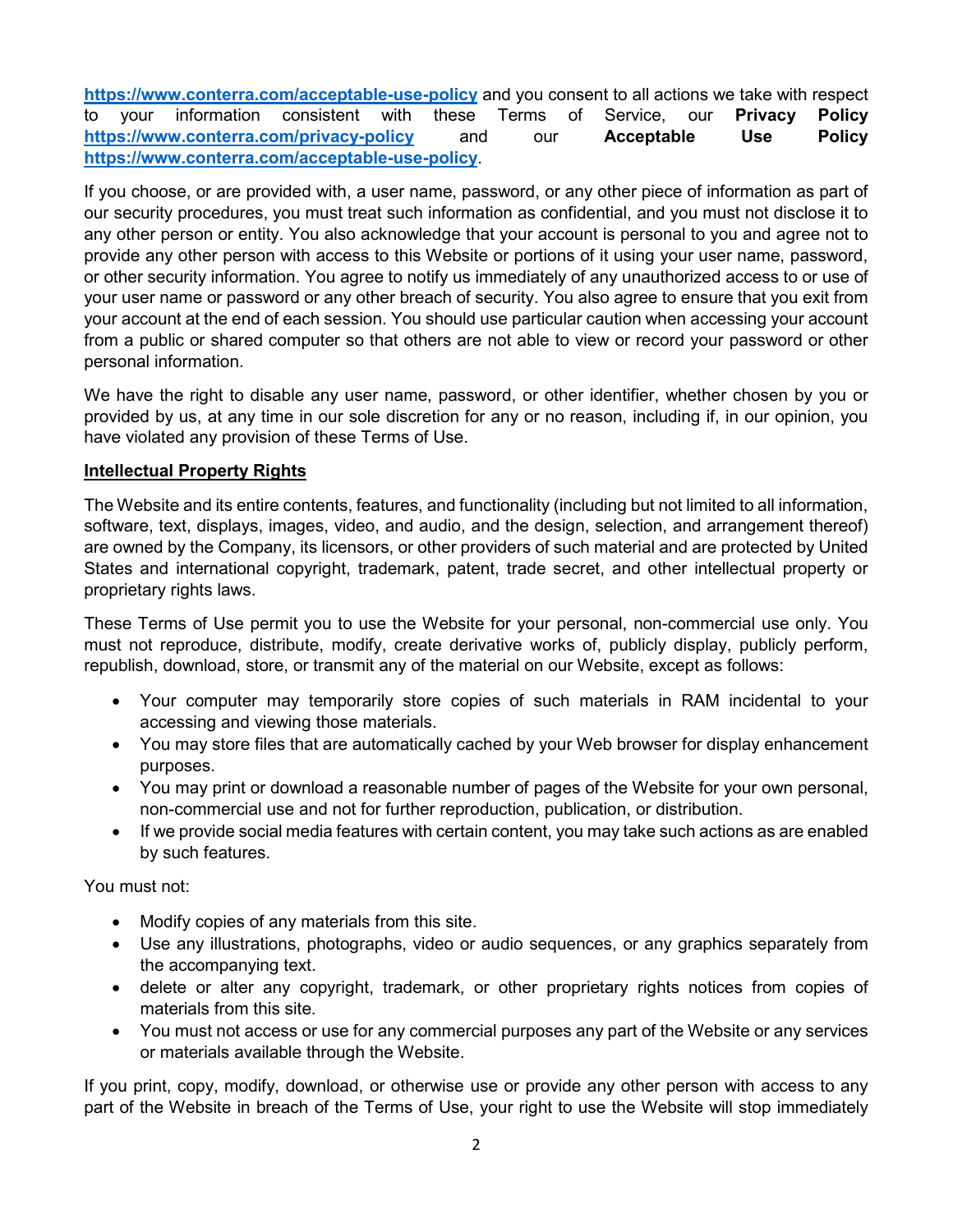and you must, at our option, return or destroy any copies of the materials you have made. No right, title, or interest in or to the Website or any content on the Website is transferred to you, and all rights not expressly granted are reserved by the Company. Any use of the Website not expressly permitted by these Terms of Use is a breach of these Terms of Use and may violate copyright, trademark, and other laws.

# **Trademarks**

The Company name, the Company logo, and all related names, logos, product and service names, designs, and slogans are trademarks of the Company or its affiliates or licensors. You must not use such marks without the prior written permission of the Company. All other names, logos, product and service names, designs, and slogans on this Website are the trademarks of their respective owners.

### **Prohibited Uses**

You may use the Website only for lawful purposes and in accordance with these Terms of Use. You agree not to use the Website:

- In any way that violates any applicable federal, state, local, or international law or regulation (including, without limitation, any laws regarding the export of data or software to and from the US or other countries).
- For the purpose of exploiting, harming, or attempting to exploit or harm minors in any way by exposing them to inappropriate content, asking for personally identifiable information, or otherwise.
- To send, knowingly receive, upload, download, use, or re-use any material that does not comply with the Content Standards set out in these Terms of Use.
- To transmit, or procure the sending of, any advertising or promotional material without our prior written consent, including any "junk mail", "chain letter", "spam", or any other similar solicitation.
- To impersonate or attempt to impersonate the Company, a Company employee, another user, or any other person or entity (including, without limitation, by using email addresses associated with any of the foregoing).
- To engage in any other conduct that restricts or inhibits anyone's use or enjoyment of the Website, or which, as determined by us, may harm the Company or users of the Website or expose them to liability.

Additionally, you agree not to:

- Use the Website in any manner that could disable, overburden, damage, or impair the site or interfere with any other party's use of the Website, including their ability to engage in real time activities through the Website.
- Use any robot, spider, or other automatic device, process, or means to access the Website for any purpose, including monitoring or copying any of the material on the Website.
- Use any manual process to monitor or copy any of the material on the Website or for any other unauthorized purpose without our prior written consent.
- Use any device, software, or routine that interferes with the proper working of the Website.
- Introduce any viruses, Trojan horses, worms, logic bombs, or other material that is malicious or technologically harmful.
- Attempt to gain unauthorized access to, interfere with, damage, or disrupt any parts of the Website, the server on which the Website is stored, or any server, computer, or database connected to the Website.
- Attack the Website via a denial-of-service attack or a distributed denial-of-service attack.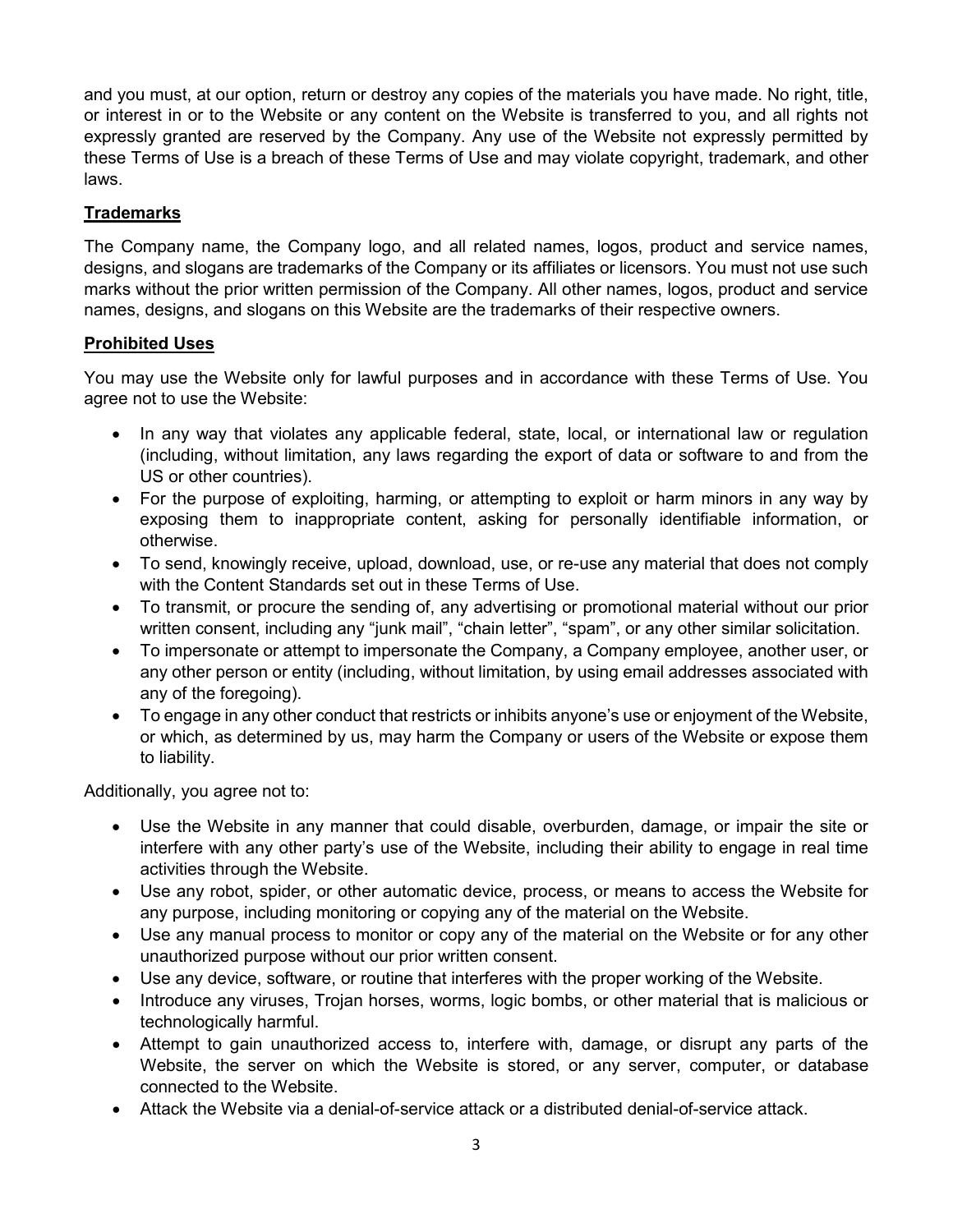• Otherwise attempt to interfere with the proper working of the Website.

# **User Contributions**

The Website may contain message boards, chat rooms, personal web pages or profiles, forums, bulletin boards, or the ability to submit resumes or respond to job listings, and other interactive features (collectively, "**Interactive Services**") that allow users to post, submit, publish, display, or transmit to other users or other persons (hereinafter, "**post**") content or materials (collectively, "**User Contributions**") on or through the Website.

All User Contributions must comply with the Content Standards set out in these Terms of Use.

Any User Contribution you post to the site will be considered non-confidential and non-proprietary. By providing any User Contribution on the Website, you grant us and our affiliates and service providers, and each of their and our respective licensees, successors, and assigns the right to use, reproduce, modify, perform, display, distribute, and otherwise disclose to third parties any such material for any purpose.

You represent and warrant that:

- You own or control all rights in and to the User Contributions and have the right to grant the license granted above to us and our affiliates and service providers, and each of their and our respective licensees, successors, and assigns.
- You have not included in your User Contributions any sensitive information including, but not limited to, social security numbers, any other government-issued identification numbers, any financial account information or any other information that could be considered sensitive under relevant federal or state law or could otherwise cause you harm if breached.
- All of your User Contributions do and will comply with these Terms of Use.

You understand and acknowledge that you are responsible for any User Contributions you submit or contribute, and you, not the Company, have full responsibility for such content, including its legality, reliability, accuracy, and appropriateness.

We are not responsible or liable to any third party for the content or accuracy of any User Contributions posted by you or any other user of the Website.

If we become aware of any User Contributions that violate these Terms of Use, we reserve the right, in our sole discretion, to remove such User Contributions in our sole discretion, to destroy such information, and if it pertains to a job posting or otherwise in response to employment opportunities to ignore, destroy and otherwise not consider such submission.

#### **Monitoring and Enforcement; Termination**

We have the right to:

- Remove or refuse to post any User Contributions for any or no reason in our sole discretion.
- To ignore, take no action, not respond, or otherwise not consider User Contribution submitted in response to a job opening or generally for employment opportunities in our sole discretion.
- Take any action with respect to any User Contribution that we deem necessary or appropriate in our sole discretion, including if we believe that such User Contribution violates the Terms of Use, including the Content Standards, infringes any intellectual property right or other right of any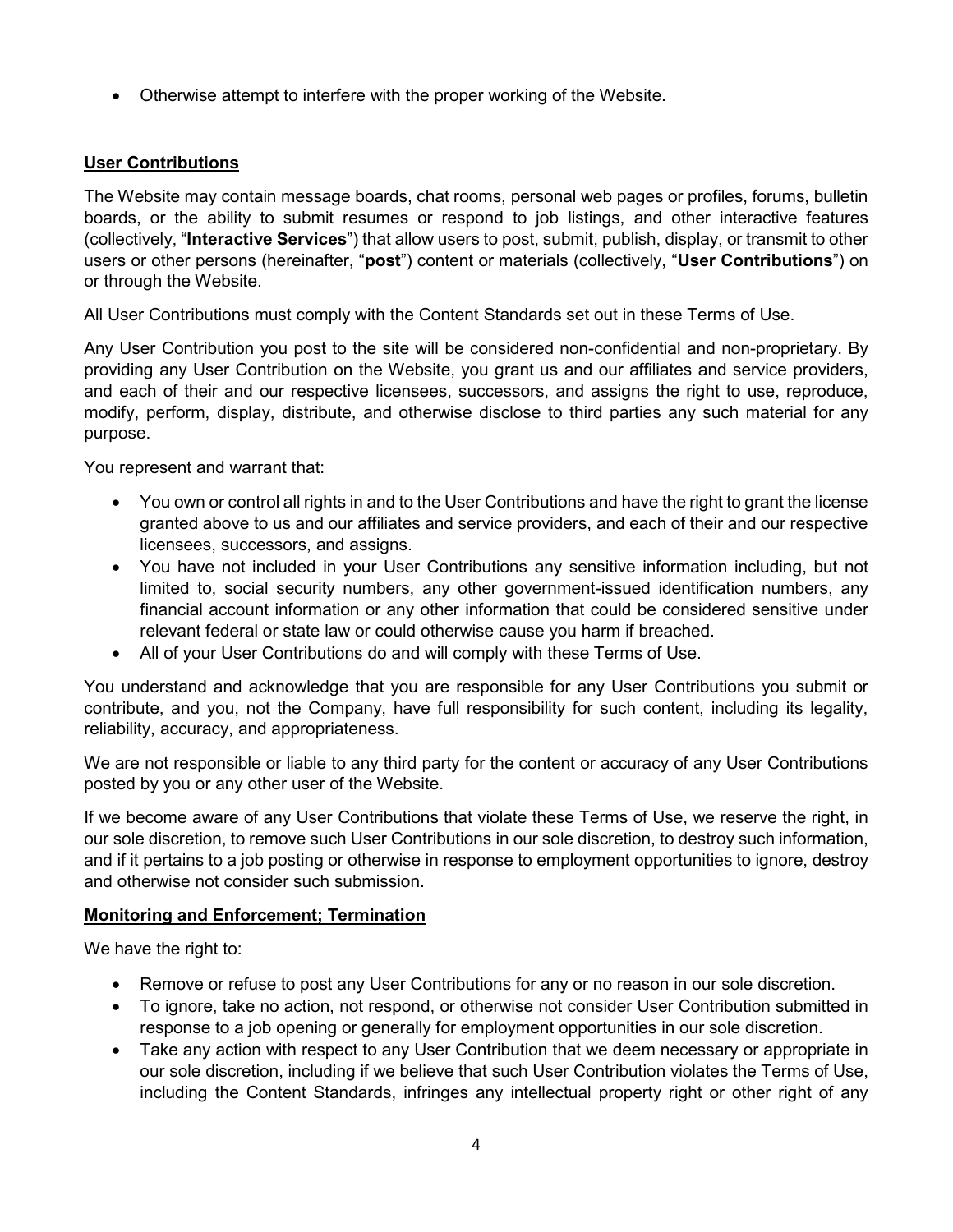person or entity, threatens the personal safety of users of the Website or the public, or could create liability for the Company.

- Disclose your identity or other information about you to any third party who claims that material posted by you violates their rights, including their intellectual property rights or their right to privacy or for other legitimate reasons as we determine in our sole discretion.
- Take appropriate legal action, including without limitation, referral to law enforcement, for any illegal or unauthorized use of the Website as we deem appropriate in our sole discretion.
- Terminate or suspend your access to all or part of the Website for any or no reason, including without limitation, any violation of these Terms of Use.

Without limiting the foregoing, we have the right to cooperate fully with any law enforcement authorities or court order requesting or directing us to disclose the identity or other information of anyone posting any materials on or through the Website, or for reasons that we determine are legitimate in our sole discretion. **YOU WAIVE AND HOLD HARMLESS THE COMPANY AND ITS AFFILIATES, LICENSEES, AND SERVICE PROVIDERS FROM ANY CLAIMS RESULTING FROM ANY ACTION TAKEN ANY OF THE FOREGOING PARTIES DURING, OR TAKEN AS A CONSEQUENCE OF, INVESTIGATIONS BY EITHER SUCH PARTIES OR LAW ENFORCEMENT AUTHORITIES.**

However, we do not undertake to review all material before it is posted on the Website or submitted through the Website, and cannot ensure prompt removal of objectionable material after it has been posted. Accordingly, we assume no liability for any action or inaction regarding transmissions, communications, or content provided by any user or third party. We have no liability or responsibility to anyone for performance or nonperformance of the activities described in this section.

### **Content Standards**

These content standards apply to any and all User Contributions and use of Interactive Services. User Contributions must in their entirety comply with all applicable federal, state, local, and international laws and regulations. Without limiting the foregoing, User Contributions must not:

- Contain any material that is defamatory, obscene, indecent, abusive, offensive, harassing, violent, hateful, inflammatory, or otherwise objectionable.
- Promote sexually explicit or pornographic material, violence, or discrimination based on race, sex, religion, nationality, disability, sexual orientation, or age.
- Infringe any patent, trademark, trade secret, copyright, or other intellectual property or other rights of any other person.
- Violate the legal rights (including the rights of publicity and privacy) of others or contain any material that could give rise to any civil or criminal liability under applicable laws or regulations or that otherwise may be in conflict with these Terms of Use, our Privacy Policy **<https://www.conterra.com/privacy-policy>**, or our Acceptable Use Policy **<https://www.conterra.com/acceptable-use-policy>**.
- Be likely to deceive any person.
- Promote any illegal activity, or advocate, promote, or assist any unlawful act.
- Cause annoyance, inconvenience, or needless anxiety or be likely to upset, embarrass, alarm, or annoy any other person.
- Impersonate any person, or misrepresent your identity or affiliation with any person or organization.
- Involve commercial activities or sales, such as contests, sweepstakes, and other sales promotions, barter, or advertising.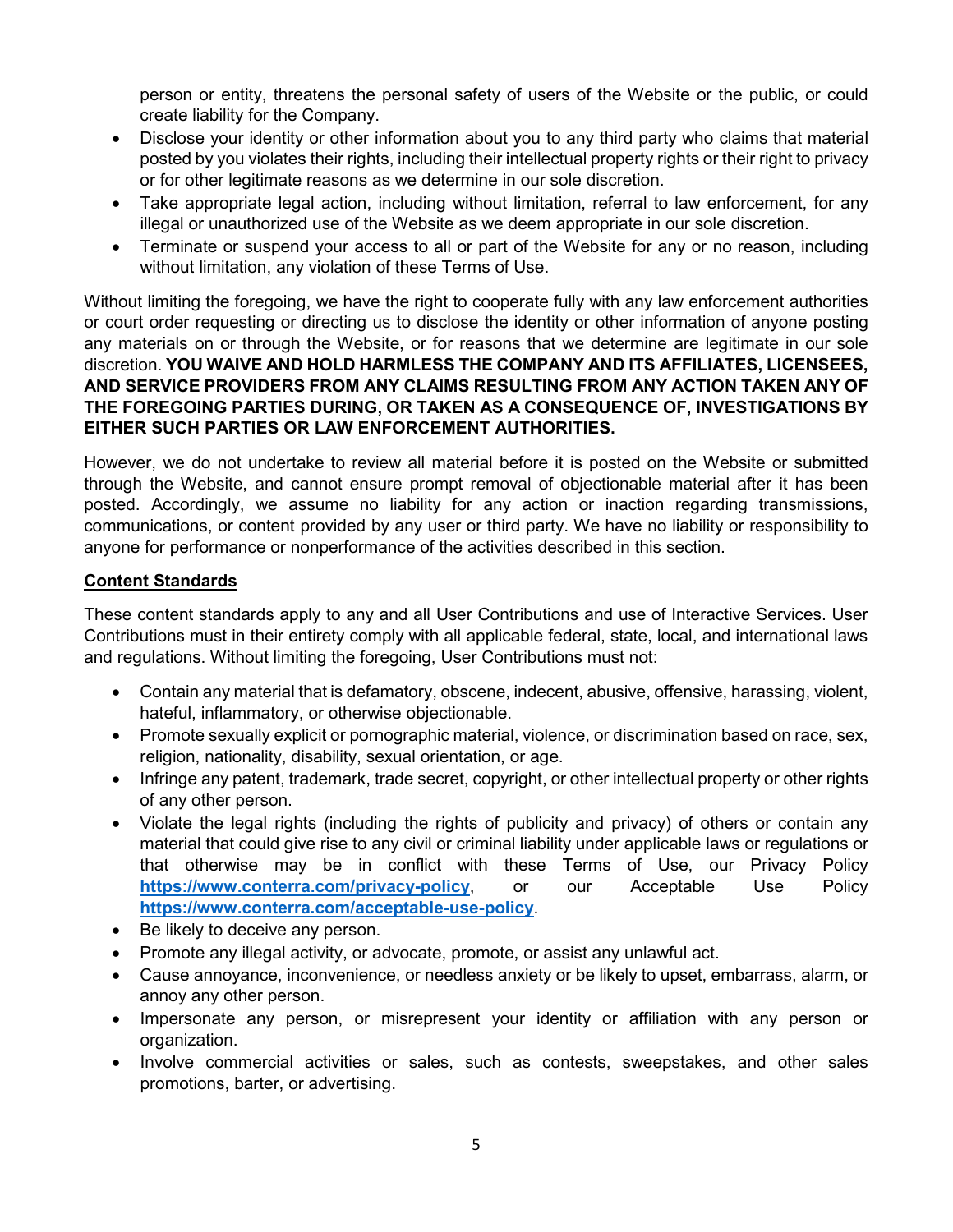- Give the impression that they emanate from or are endorsed by us or any other person or entity, if this is not the case.
- Include any sensitive information including, but not limited to, social security numbers, any other government issued-identification numbers, any information considered by relevant or federal law as sensitive information, or any other information that may cause you harm if breached.

#### **Reliance on Information Posted**

The information presented on or through the Website is made available solely for general information purposes. We do not warrant the accuracy, completeness, or usefulness of this information. Any reliance you place on such information is strictly at your own risk. We disclaim all liability and responsibility arising from any reliance placed on such materials by you or any other visitor to the Website, or by anyone who may be informed of any of its contents.

This Website may include content provided by third parties, including materials provided by other users, bloggers, and third-party licensors, syndicators, aggregators, and/or reporting services. All statements and/or opinions expressed in these materials, and all articles and responses to questions and other content, other than the content provided by the Company, are solely the opinions and the responsibility of the person or entity providing those materials. These materials do not necessarily reflect the opinion of the Company. We are not responsible, or liable to you or any third party, for the content or accuracy of any materials provided by any third parties.

#### **Changes to the Website**

We may update the content on this Website from time to time, but its content is not necessarily complete or up-to-date. Any of the material on the Website may be out of date at any given time, and we are under no obligation to update such material.

#### **Information About You and Your Visits to the Website**

All information we collect on this Website is subject to our Terms of Service, Privacy Policy **<https://www.conterra.com/privacy-policy>** and our Acceptable Use Policy **<https://www.conterra.com/acceptable-use-policy>**. By using the Website, you consent to all actions taken by us with respect to your information in compliance with these Terms of Service, our **Privacy Policy** and our [Acceptable Use Policy.](https://www.conterra.com/acceptable-use-policy)

#### **Linking to the Website and Social Media Features**

You may link to our homepage, provided you do so in a way that is fair and legal and does not damage our reputation or take advantage of it, but you must not establish a link in such a way as to suggest any form of association, approval, or endorsement on our part without our express written consent, provided further that we reserve the right to demand that you remove such link at our request and in our sole discretion.

This Website may provide certain social media features that enable you to:

- Link from your own or certain third-party websites to certain content on this Website.
- Send emails or other communications with certain content, or links to certain content, on this Website.
- Cause limited portions of content on this Website to be displayed or appear to be displayed on your own or certain third-party websites.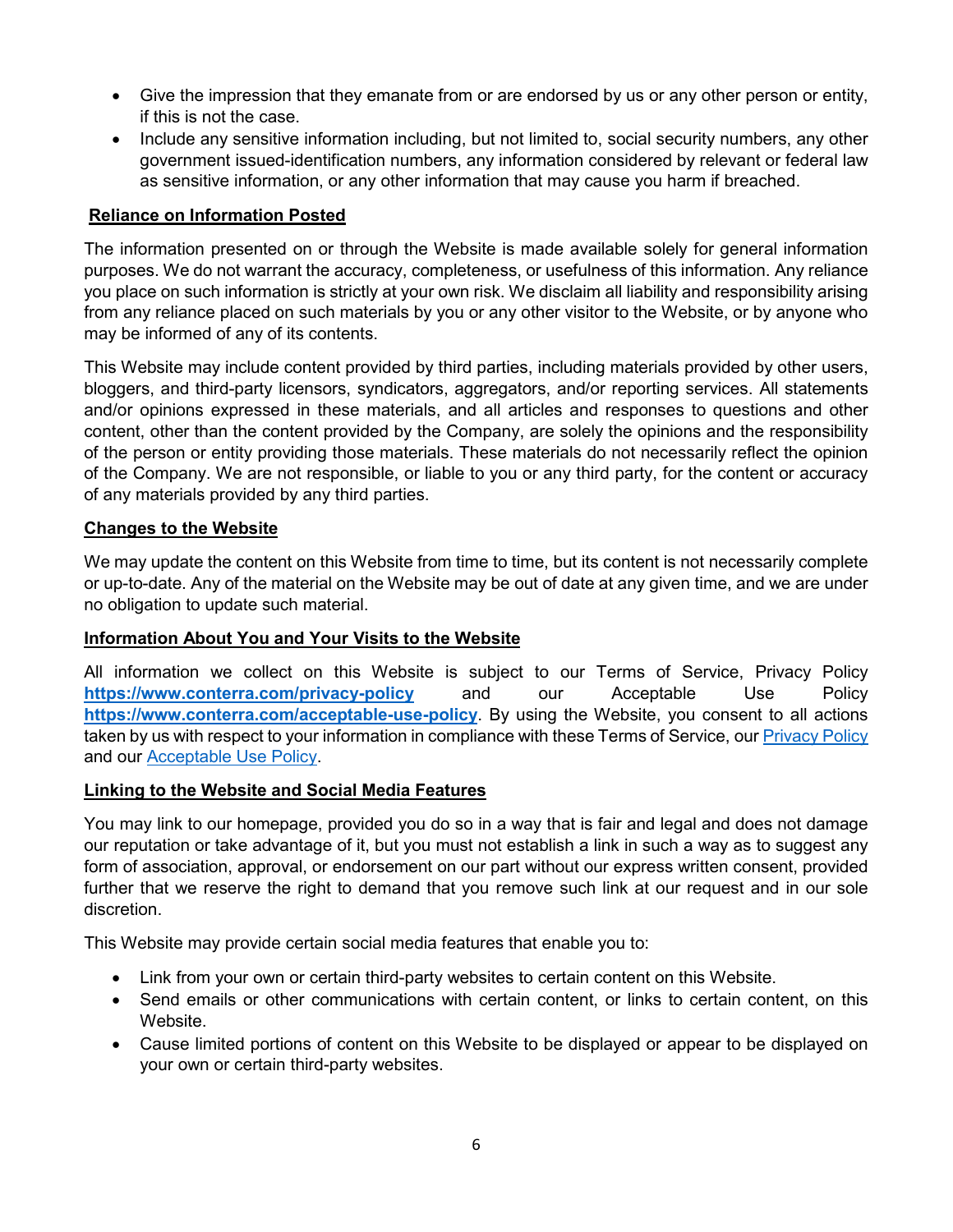You may use these features solely as they are provided by us and solely with respect to the content they are displayed with, and otherwise in accordance with, any additional terms and conditions we provide with respect to such features, if any. Subject to the foregoing, you must not:

- Establish a link from any website that is not owned by you.
- Cause the Website or portions of it to be displayed on, or appear to be displayed by, any other site, for example, framing, deep linking, or in-line linking.
- Link to any part of the Website other than the homepage.
- Otherwise take any action with respect to the materials on this Website that is inconsistent with any other provision of these Terms of Use.

The website from which you are linking, or on which you make certain content accessible, must comply in all respects with the Content Standards set out in these Terms of Use.

You agree to cooperate with us in causing any unauthorized framing or linking immediately to stop. We reserve the right to withdraw linking permission without notice.

We may disable all or any social media features and any links at any time without notice in our discretion.

### **Links from the Website**

If the Website contains links to other sites and resources provided by third parties, these links are provided for your convenience only. This includes links contained in advertisements, including banner advertisements and sponsored links. We have no control over the contents of those sites or resources, and accept no responsibility for them or for any loss or damage that may arise from your use of them. If you decide to access any of the third-party websites linked to this Website, you do so entirely at your own risk and subject to the terms and conditions of use for such websites.

#### **Geographic Restrictions**

The owner of the Website is based in the state of North Carolina in the United States. We provide this Website for use only by persons located in the United States. We make no claims that the Website or any of its content is accessible or appropriate outside of the United States. Access to the Website may not be legal by certain persons or in certain countries. If you access the Website from outside the United States, you do so on your own initiative and are responsible for compliance with local laws.

# **DISCLAIMER OF WARRANTIES**

You understand that we cannot and do not guarantee or warrant that files available for downloading from the internet or the Website will be free of viruses or other destructive code. You are responsible for implementing sufficient procedures and checkpoints to satisfy your particular requirements for anti-virus protection and accuracy of data input and output, and for maintaining a means external to our site for any reconstruction of any lost data. **TO THE FULLEST EXTENT PROVIDED BY LAW, WE WILL NOT BE LIABLE FOR ANY LOSS OR DAMAGE CAUSED BY A DISTRIBUTED DENIAL-OF-SERVICE ATTACK, VIRUSES, OR OTHER TECHNOLOGICALLY HARMFUL MATERIAL THAT MAY INFECT YOUR COMPUTER EQUIPMENT, COMPUTER PROGRAMS, DATA, OR OTHER PROPRIETARY MATERIAL DUE TO YOUR USE OF THE WEBSITE OR ANY SERVICES OR ITEMS OBTAINED THROUGH THE WEBSITE OR TO YOUR DOWNLOADING OF ANY MATERIAL POSTED ON IT, OR ON ANY WEBSITE LINKED TO IT.**

**YOUR USE OF THE WEBSITE, ITS CONTENT, AND ANY SERVICES OR ITEMS OBTAINED THROUGH THE WEBSITE IS AT YOUR OWN RISK. THE WEBSITE, ITS CONTENT, AND ANY SERVICES OR ITEMS OBTAINED THROUGH THE WEBSITE ARE PROVIDED ON AN "AS IS" AND**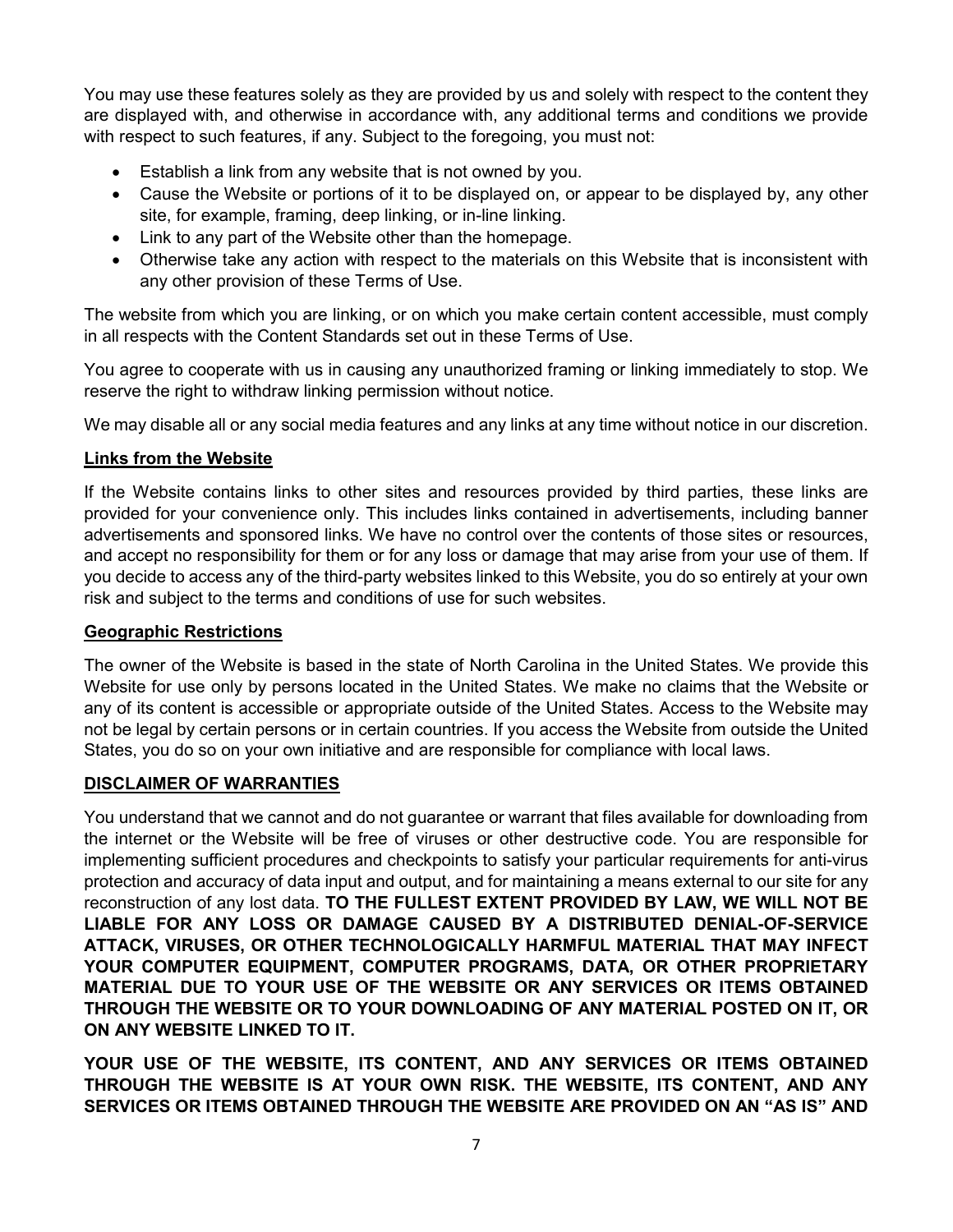**"AS AVAILABLE" BASIS, WITHOUT ANY WARRANTIES OF ANY KIND, EITHER EXPRESS OR IMPLIED. NEITHER THE COMPANY NOR ANY PERSON ASSOCIATED WITH THE COMPANY MAKES ANY WARRANTY OR REPRESENTATION WITH RESPECT TO THE COMPLETENESS, SECURITY, RELIABILITY, QUALITY, ACCURACY, OR AVAILABILITY OF THE WEBSITE. WITHOUT LIMITING THE FOREGOING, NEITHER THE COMPANY NOR ANYONE ASSOCIATED WITH THE COMPANY REPRESENTS OR WARRANTS THAT THE WEBSITE, ITS CONTENT, OR ANY SERVICES OR ITEMS OBTAINED THROUGH THE WEBSITE WILL BE ACCURATE, RELIABLE, ERROR-FREE, OR UNINTERRUPTED, THAT DEFECTS WILL BE CORRECTED, THAT OUR SITE OR THE SERVER THAT MAKES IT AVAILABLE ARE FREE OF VIRUSES OR OTHER HARMFUL COMPONENTS, OR THAT THE WEBSITE OR ANY SERVICES OR ITEMS OBTAINED THROUGH THE WEBSITE WILL OTHERWISE MEET YOUR NEEDS OR EXPECTATIONS**.

**TO THE FULLEST EXTENT PROVIDED BY LAW, THE COMPANY HEREBY DISCLAIMS ALL WARRANTIES OF ANY KIND, WHETHER EXPRESS OR IMPLIED, STATUTORY, OR OTHERWISE, INCLUDING BUT NOT LIMITED TO ANY WARRANTIES OF MERCHANTABILITY, NON-INFRINGEMENT, AND FITNESS FOR PARTICULAR PURPOSE.**

**THE FOREGOING DOES NOT AFFECT ANY WARRANTIES THAT CANNOT BE EXCLUDED OR LIMITED UNDER APPLICABLE LAW**.

#### **LIMITATION OF LIABILITY**

**TO THE FULLEST EXTENT PROVIDED BY LAW, IN NO EVENT WILL THE COMPANY, ITS AFFILIATES, OR THEIR LICENSORS, SERVICE PROVIDERS, EMPLOYEES, AGENTS, OFFICERS, OR DIRECTORS BE LIABLE FOR DAMAGES OF ANY KIND, UNDER ANY LEGAL THEORY, ARISING OUT OF OR IN CONNECTION WITH YOUR USE, OR INABILITY TO USE, THE WEBSITE, ANY WEBSITES LINKED TO IT, ANY CONTENT ON THE WEBSITE OR SUCH OTHER WEBSITES, INCLUDING ANY DIRECT, INDIRECT, SPECIAL, INCIDENTAL, CONSEQUENTIAL, OR PUNITIVE DAMAGES, INCLUDING BUT NOT LIMITED TO, PERSONAL INJURY, PAIN AND SUFFERING, EMOTIONAL DISTRESS, LOSS OF REVENUE, LOSS OF PROFITS, LOSS OF BUSINESS OR ANTICIPATED SAVINGS, LOSS OF USE, LOSS OF GOODWILL, LOSS OF DATA, AND WHETHER CAUSED BY TORT (INCLUDING NEGLIGENCE), BREACH OF CONTRACT, OR OTHERWISE, EVEN IF FORESEEABLE.**

### **THE FOREGOING DOES NOT AFFECT ANY LIABILITY THAT CANNOT BE EXCLUDED OR LIMITED UNDER APPLICABLE LAW.**

#### **Indemnification**

You agree to defend, indemnify, and hold harmless the Company, its affiliates, licensors, and service providers, and its and their respective officers, directors, employees, contractors, agents, licensors, suppliers, successors, and assigns from and against any claims, liabilities, damages, judgments, awards, losses, costs, expenses, or fees (including reasonable attorneys' fees) arising out of or relating to your violation of these Terms of Use or your use of the Website, including, but not limited to, your User Contributions, any use of the Website's content, services, and products other than as expressly authorized in these Terms of Use or your use of any information obtained from the Website.

#### **Governing Law and Jurisdiction**

All matters relating to the Website and these Terms of Use and any dispute or claim arising therefrom or related thereto (in each case, including non-contractual disputes or claims), shall be governed by and construed in accordance with the internal laws of the State of North Carolina without giving effect to any choice or conflict of law provision or rule (whether of the State of North Carolina or any other jurisdiction).